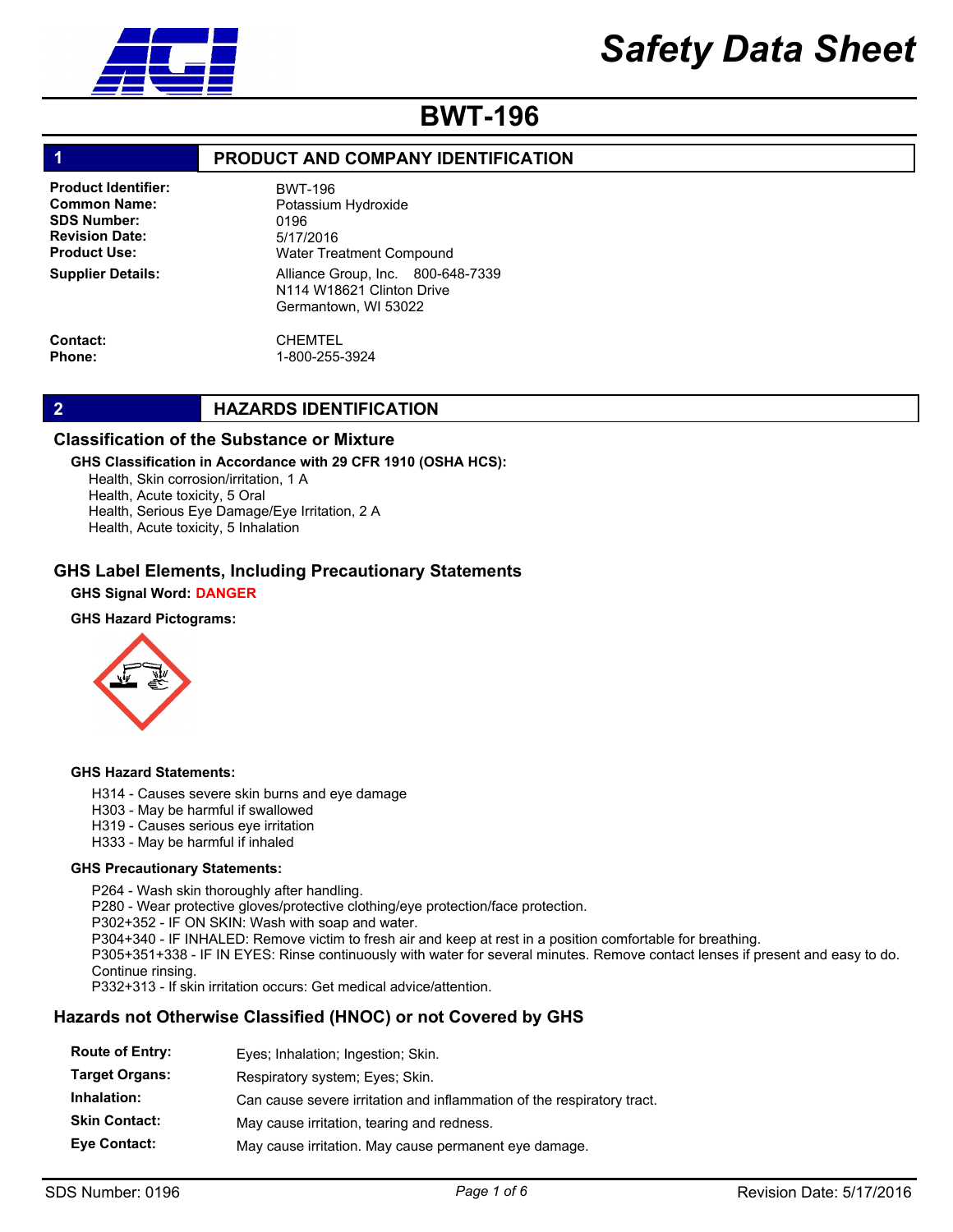# 3 COMPOSITION/INFORMATION OF INGREDIENTS

#### Ingredients:

Substance/Mixture: Mixture

Cas# % Chemical Name

|           | 1310-58-3 < 10% Potassium hydroxide, solution |
|-----------|-----------------------------------------------|
| 7758-29-4 | Triphosphoric acid, pentasodium salt          |
| 7681-57-4 | Sodium metabisulfite                          |

# 4 FIRST AID MEASURES

| Inhalation:          | If symptoms develop, move victim to fresh air. Give oxygen or artificial respiration if needed. GET IMMEDIATE<br>MEDICAL ATTENTION.                                                                                                                                                                   |
|----------------------|-------------------------------------------------------------------------------------------------------------------------------------------------------------------------------------------------------------------------------------------------------------------------------------------------------|
| <b>Skin Contact:</b> | Promptly flush skin with water for 15 minutes. Remove contaminated clothing immediately. Get immediate medical<br>attention. Do not reuse clothing and shoes until cleaned. Discard leather articles such as shoes and belt. Do not apply<br>oils and ointments unless ordered by a physician.        |
| Eye Contact:         | Immediately flush eyes with large amounts of water for at least 15 minutes, lifting eyelids occasionally to facilitate<br>irrigation. Get immediate medical attention.                                                                                                                                |
| Ingestion:           | If swallowed: If fully conscious, drink a quart of water . Do NOT induce vomiting. Seek immediate medical attention. If<br>unconscious, take to a hospital or physician. Never induce vomiting or give anything by mouth to an unconscious<br>victim. For spontaneous vomiting, keep head below hips. |

# 5 FIRE FIGHTING MEASURES

| Flammability:              | No data available. |
|----------------------------|--------------------|
| <b>Flash Point:</b>        | No data available. |
| <b>Flash Point Method:</b> | No data available. |
| <b>Burning Rate:</b>       | No data available. |
| <b>Autoignition Temp:</b>  | No data available. |
| LEL:                       | No data available. |
| UEL:                       | No data available. |

Fire Fighting Methods

Evacuate area of unprotected personal. Wear protective clothing including NIOSH Approved self- contained breathing apparatus. Remain upwind of fire to avoid hazardous vapors and decomposition products. Use water spray to cool fire exposed containers and disperse vapors.

### Unusual Fire or Explosion Hazards:

Product may react with some metals (aluminum, zinc, and tin) to release flammable hydrogen gas.

### Extinguishing Media

Suitable: Use extingushing measures that are appropriate to local circumstances and the surrounding environment.

Unsuitable fire extinguisher: No data available

# 6 **ACCIDENTAL RELEASE MEASURES**

# Personal Precautions

Evacuate area. Use personal protective equipment. Avoid breathing vapors, mist or gas. Ensure adequate ventilation. Environmental Precautions

# Prevent further leakage or spillage if safe to do so. Do not let products enter drains. Discharge into the environment must be avoided.

# Spill

Soak up with inert absorbent material and dispose of as hazardous waste. Keep in suitable, closed containers for disposal.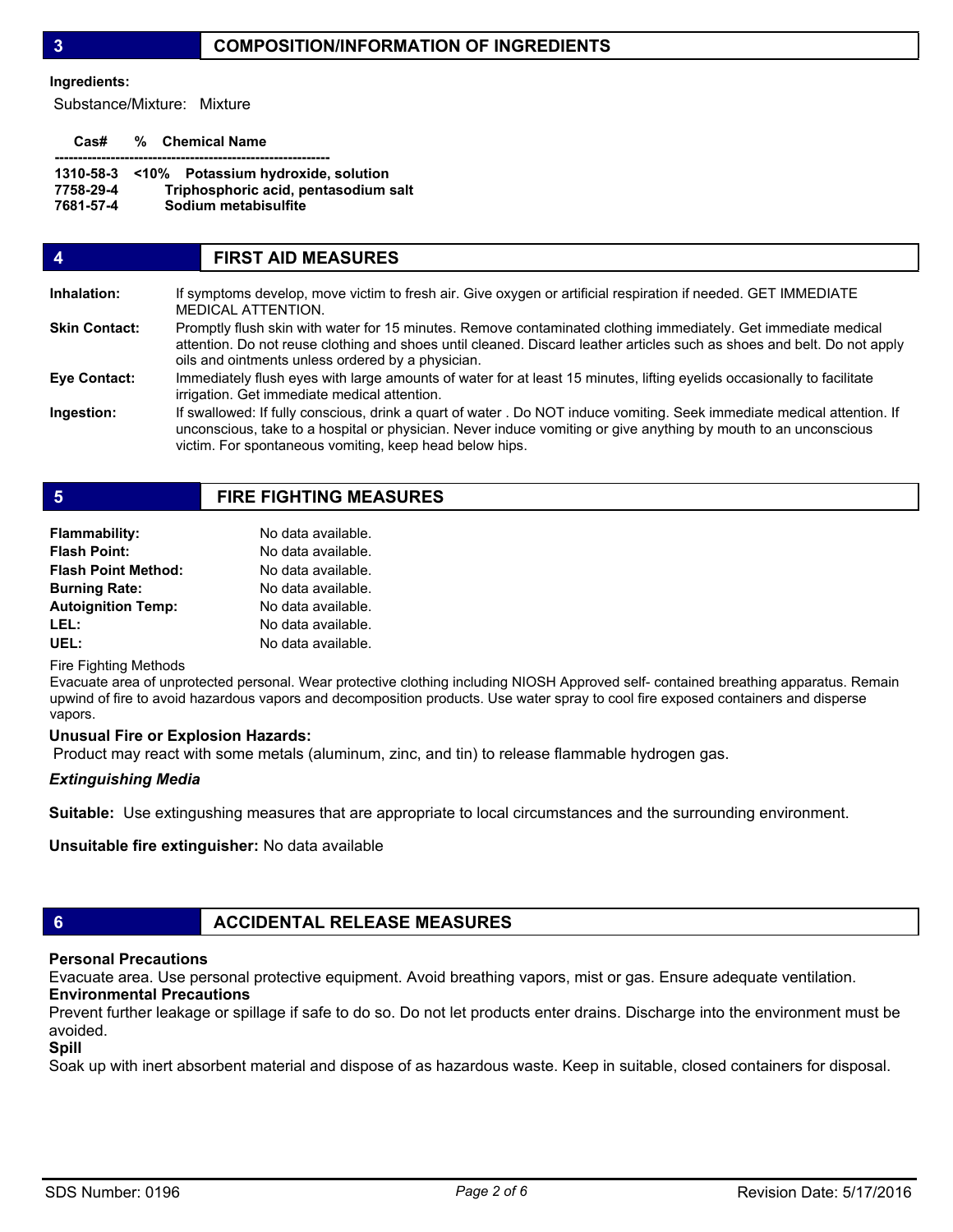| $\overline{7}$                                                                  | <b>HANDLING AND STORAGE</b>                                                                                                                                                                                                                                                                                                                                                                                                                                                                                                                                                                                                                                                                                                                                                                                                                                                                                                                                                                                           |
|---------------------------------------------------------------------------------|-----------------------------------------------------------------------------------------------------------------------------------------------------------------------------------------------------------------------------------------------------------------------------------------------------------------------------------------------------------------------------------------------------------------------------------------------------------------------------------------------------------------------------------------------------------------------------------------------------------------------------------------------------------------------------------------------------------------------------------------------------------------------------------------------------------------------------------------------------------------------------------------------------------------------------------------------------------------------------------------------------------------------|
| <b>Handling Precautions:</b>                                                    | Avoid contact with eyes, skin, or clothing. Avoid breathing vapors or mist. Wash thoroughly after<br>handling. Do not puncture or drop containers.<br>Do not expose containers to open flame, excessive heat, or direct sunlight. Add product to water slowly<br>while stirring. If product is added rapidly or without stirring and becomes concentrated at the bottom of<br>the mixing vessel.                                                                                                                                                                                                                                                                                                                                                                                                                                                                                                                                                                                                                      |
| <b>Storage Requirements:</b>                                                    | CORROSIVE MATERIAL. Store in cool/dry area. Keep away from sunlight, heat, sparks, and flames.<br>Keep away from incompatible materials. Keep container tightly closed. Do not store in unlabeled or<br>mislabeled containers. Do not freeze. Highly corrosive to most metals with evolution of hydrogen gas.<br>Explosive/flammable concentration of hydrogen gas may accumulate inside metals containers. Elevated<br>temperatures will increase the corrosion rate of most metals.                                                                                                                                                                                                                                                                                                                                                                                                                                                                                                                                 |
| 8                                                                               | <b>EXPOSURE CONTROLS/PERSONAL PROTECTION</b>                                                                                                                                                                                                                                                                                                                                                                                                                                                                                                                                                                                                                                                                                                                                                                                                                                                                                                                                                                          |
| <b>Engineering Controls:</b><br><b>Personal Protective</b><br><b>Equipment:</b> | Provide local exhaust ventilation. Maintain adequate ventilation.<br><b>Hygiene Measures</b><br>Handle in accordance with good industrial hygiene and safety practice. Wash hands before breaks and<br>at the end of workday.<br>Respiratory<br>Where risk assessment shows air-purifying respirators are appropriate use a full-face respirator with<br>multi-purpose combination (US) or type ABEK (EN 14387) respirator cartridges as a backup to<br>engineering controls. If the respirator is the sole means of protection, use a full-face supplied air<br>respirator.<br>Eyes and Face<br>Wear chemical safety goggles while handling this product. Wear additional eye protection such as a face<br>shield when the possibility exists for eye contact with splashing or spraying liquid or airborne material.<br><b>Skin</b><br>Prevent contact with this product. Wear gloves and protective clothing depending on conditions of use.<br>Protective gloves: gauntlet-type, neoprene, nitrile.<br>. <i>.</i> |

| Component           | <b>OSHA PEL</b>  | <b>ACGIH TWA/ TLV</b> |
|---------------------|------------------|-----------------------|
| Potassium Hydroxide | $2 \text{ mg/m}$ | 2 mg/m $3$            |

| 9                                                                                                                                                                                                                                                 | PHYSICAL AND CHEMICAL PROPERTIES                                                                                                                                                       |                                                                                                                                                                                                   |                                                                                                                                                           |
|---------------------------------------------------------------------------------------------------------------------------------------------------------------------------------------------------------------------------------------------------|----------------------------------------------------------------------------------------------------------------------------------------------------------------------------------------|---------------------------------------------------------------------------------------------------------------------------------------------------------------------------------------------------|-----------------------------------------------------------------------------------------------------------------------------------------------------------|
| Appearance:<br><b>Physical State:</b><br><b>Odor Threshold:</b><br><b>Particle Size:</b><br><b>Spec Grav./Density:</b><br><b>Viscosity:</b><br>Sat. Vap. Conc.:<br><b>Boiling Point:</b><br><b>Flammability:</b><br><b>Partition Coefficient:</b> | Clear, water white.<br>Liguid<br>No data available.<br>No data available.<br>1.22<br>No data available.<br>No data available.<br>212-275 F<br>No data available.<br>No data available. | Odor:<br><b>Molecular Formula:</b><br>Solubility:<br><b>Softening Point:</b><br><b>Percent Volatile:</b><br><b>Heat Value:</b><br><b>Freezing/Melting Pt.:</b><br><b>Flash Point:</b><br>Octanol: | Slight odor.<br>No data available.<br>Dispersible<br>No data available.<br>None<br>No data available.<br>32 F<br>No data available.<br>No data available. |
| <b>Vapor Pressure:</b><br>pH:<br>Evap. Rate:<br><b>Molecular weight:</b><br>Decomp Temp:<br>Lower Explosion Limits: No data available.                                                                                                            | No data available.<br>>12.0<br>No data available.<br>No data available.<br>No data available.                                                                                          | <b>Vapor Density:</b><br>VOC:<br><b>Bulk Density:</b><br><b>Auto-Ignition Temp:</b><br>UFL/LFL:                                                                                                   | No data available.<br>No data available.<br>No data available.<br>No data available.<br>No data available.                                                |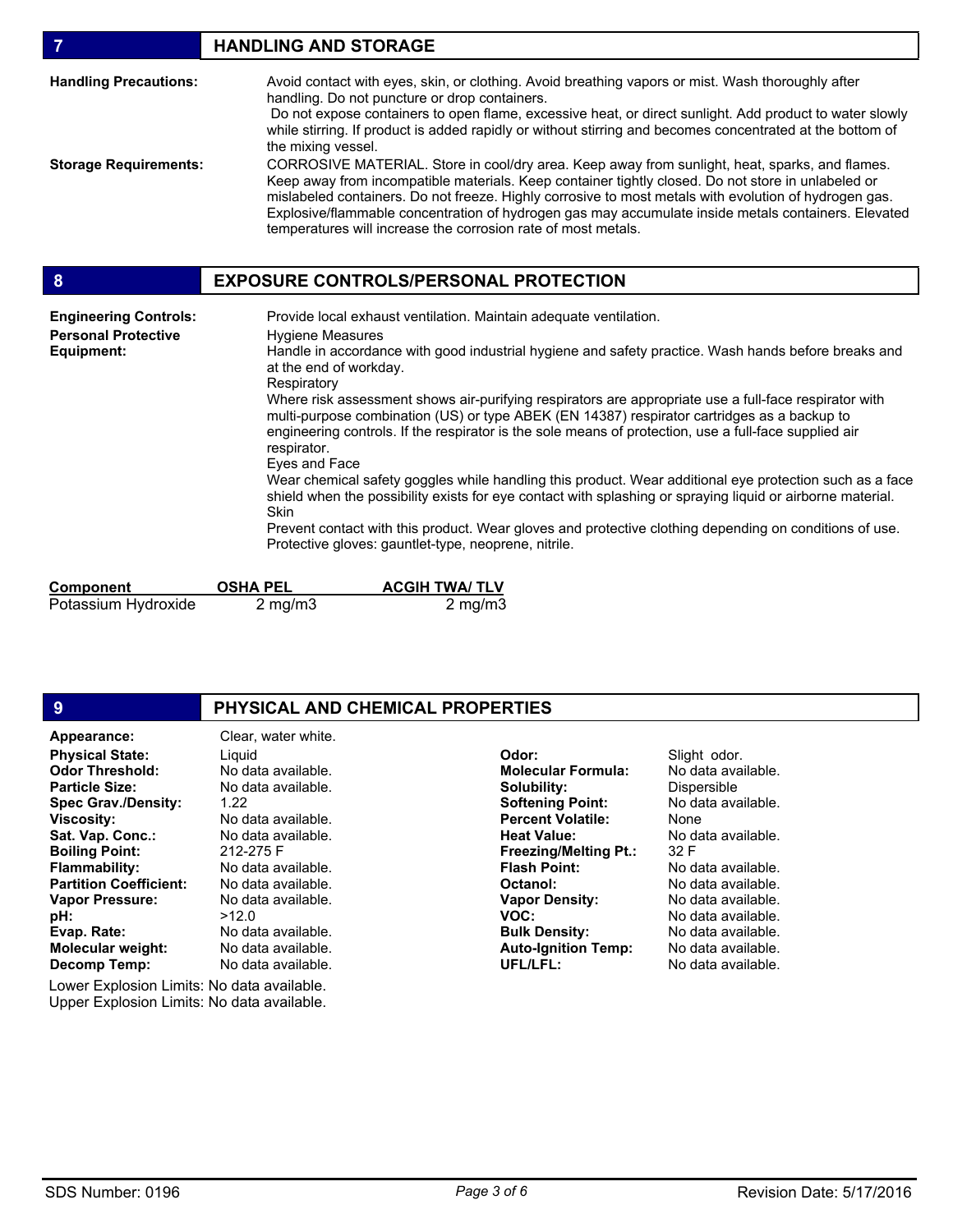# 10 STABILITY AND REACTIVITY

| <b>Reactivity:</b>               | No data available.                                                                                                                                                                                                                                                                                                                                                                                                                                                                                                      |
|----------------------------------|-------------------------------------------------------------------------------------------------------------------------------------------------------------------------------------------------------------------------------------------------------------------------------------------------------------------------------------------------------------------------------------------------------------------------------------------------------------------------------------------------------------------------|
| <b>Chemical Stability:</b>       | Product is stable under normal conditions.                                                                                                                                                                                                                                                                                                                                                                                                                                                                              |
| <b>Conditions to Avoid:</b>      | Avoid moisture. Avoid contact with heat, sparks, electric arcs, other hot surfaces, and open flames.<br>Contact with organic material may cause fire and explosions. Contact with water may cause violent<br>reaction with evolution of heat. To dilute: Add products slowly to lukewarm water, not water to product.                                                                                                                                                                                                   |
| <b>Materials to Avoid:</b>       | Metals. Water. Alkalies. Strong Oxidizing Agents. Reducing agents. Carbonates. Cyanides. Sulfides.<br>Carbides.Chlorates. Fulminates. Nitrates. Powdered metals. Organic materials. Combustible materials.<br>Nitrogen compounds. Picrates. Bases. Halogens. Leather. Wool. Phosphorus pentoxide. Halogenated<br>compounds. Glycols. Explosives. Acrylonitrile. 1,2-Dichloroethylene. Tetrachloroethane. Organic<br>peroxides. Sodium tetrahydroborate. Food sugars. Alkali metals, and many other reactive substances. |
| <b>Hazardous Decomposition:</b>  | Hydrogen gas. Carbon monoxide. Flammable dichloroacetlene. Phosphine. Thermal decomposition may<br>release: Sodium oxide.                                                                                                                                                                                                                                                                                                                                                                                               |
| <b>Hazardous Polymerization:</b> | Will not occur under normal conditions. May react with certain metals to produce flammable hydrogen<br>qas.                                                                                                                                                                                                                                                                                                                                                                                                             |

### Toxicity Data:

| <b>Component</b>                | Oral LD50            | <b>Dermal LD50</b> | <b>Inhalation LC50</b>                     |
|---------------------------------|----------------------|--------------------|--------------------------------------------|
| Potassium Hydroxide             | Rat LD50: 333 mg/kg  | No data available. | No data available.                         |
| Triphosphoric acid, pentasodium | Rat LD50: 3900 mg/kg |                    | Rabbit LD50: 4640 mg/kg No data available. |

Skin corrosion/irritation: Skin - rabbit Result: Severe skin irritation - 24 h

Serious eye damage/eye irritation: Eyes - rabbit Result: Corrosive to eyes (OECD Test Guideline 405)

Respiratory or skin sensitisation: no data available

Germ cell mutagenicity: no data available

Carcinogenicity:

IARC: No component of this product present at levels greater than or equal to 0.1% is identified as probable, possible or confirmed human carcinogen by IARC.

ACGIH: No component of this product present at levels greater than or equal to 0.1% is identified as a carcinogen or potential carcinogen by ACGIH.

NTP: No component of this product present at levels greater than or equal to 0.1% is identified as a known or anticipated carcinogen by NTP.

OSHA: No component of this product present at levels greater than or equal to 0.1% is identified as a carcinogen or potential carcinogen by OSHA.

Reproductive toxicity: no data available

Specific target organ toxicity - single exposure: no data available

Specific target organ toxicity - repeated exposure: no data available

# 12 **ECOLOGICAL INFORMATION**

Potassium hydroxide, solution (1310-58-3) [<10%]

Information on ecological effects Toxicity to fish LC50 - Gambusia affinis (Mosquito fish) - 80 mg/l - 96 h.

Persistence and degradability: The methods for determining the biological degradability are not applicable to inorganic substances.

Bioaccumulative potential: no data available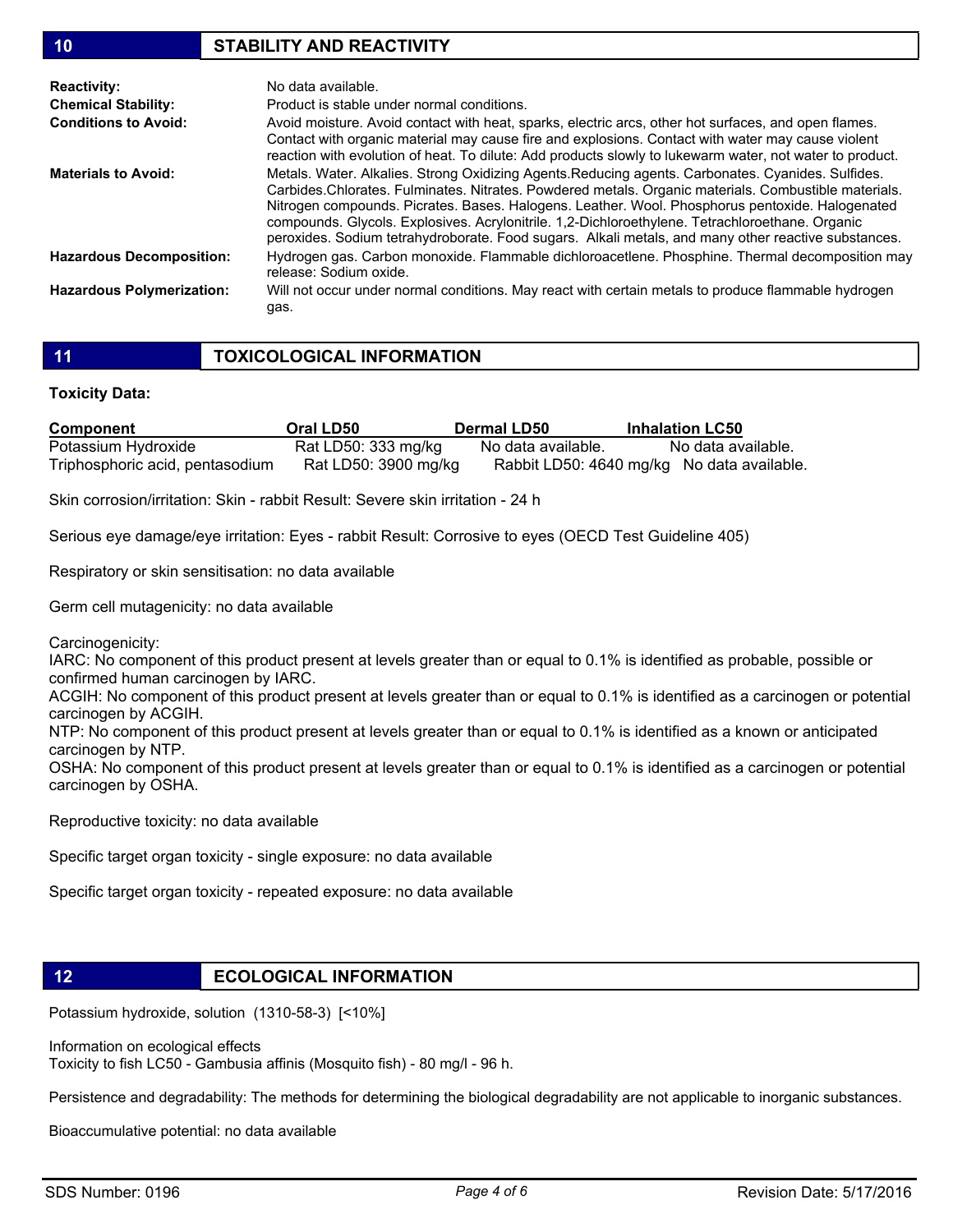Mobility in soil: no data available

Results of PBT and vPvB assessment PBT/vPvB assessment not available as chemical safety assessment not required/not conducted

Other adverse effects: An environmental hazard cannot be excluded in the event of unprofessional handling or disposal. Harmful to aquatic life.

# 13 DISPOSAL CONSIDERATIONS

Dispose of in accordance with local, state, and federal regulations. Since emptied containers retain product residue, follow label warnings even after container is emptied. DO NOT pressurize, cut, weld, solder, drill, grind, or expose empty containers to heat, flame, sparks or other sources of ignition.

# 14 **TRANSPORT INFORMATION**

UN3266, Corrosive liquid, basic, inorganic, n.o.s., 8, PGII, (Potassium Hydroxide)

Resp. Guide Page: 60

# **15 REGULATORY INFORMATION**

# FEDERAL REGULATIONS

TSCA Inventory Status: All components of this product are on the TSCA Inventory or are exempt from TSCA Inventory requirements.

SARA Title III Section 311/312 Category: Immediate(Acute) Health Hazard: YES Delayed (Chronic) Health Hazard:NO Fire Hazard: NO Sudden Release of Pressure Hazard:NO Reactive Hazard: NO

SARA Section 302/304/313/HAP: Component CERCLA RQ (LBS) SARA RQ(LBS) SARA TPQ(LBS) SARA SEC 313 US EPA HAP Potassium Hydroxide No data available. No data available. No data available. NO NO

# STATE REGULATIONS

California- The following components are listed under Prop 65: Arsenic, Lead, Nickel, Mercury

Wisconsin- The following components are listed as a Wisconsin HAP: Potassium Hydroxide

16 COMMUNIST CONTRACTION